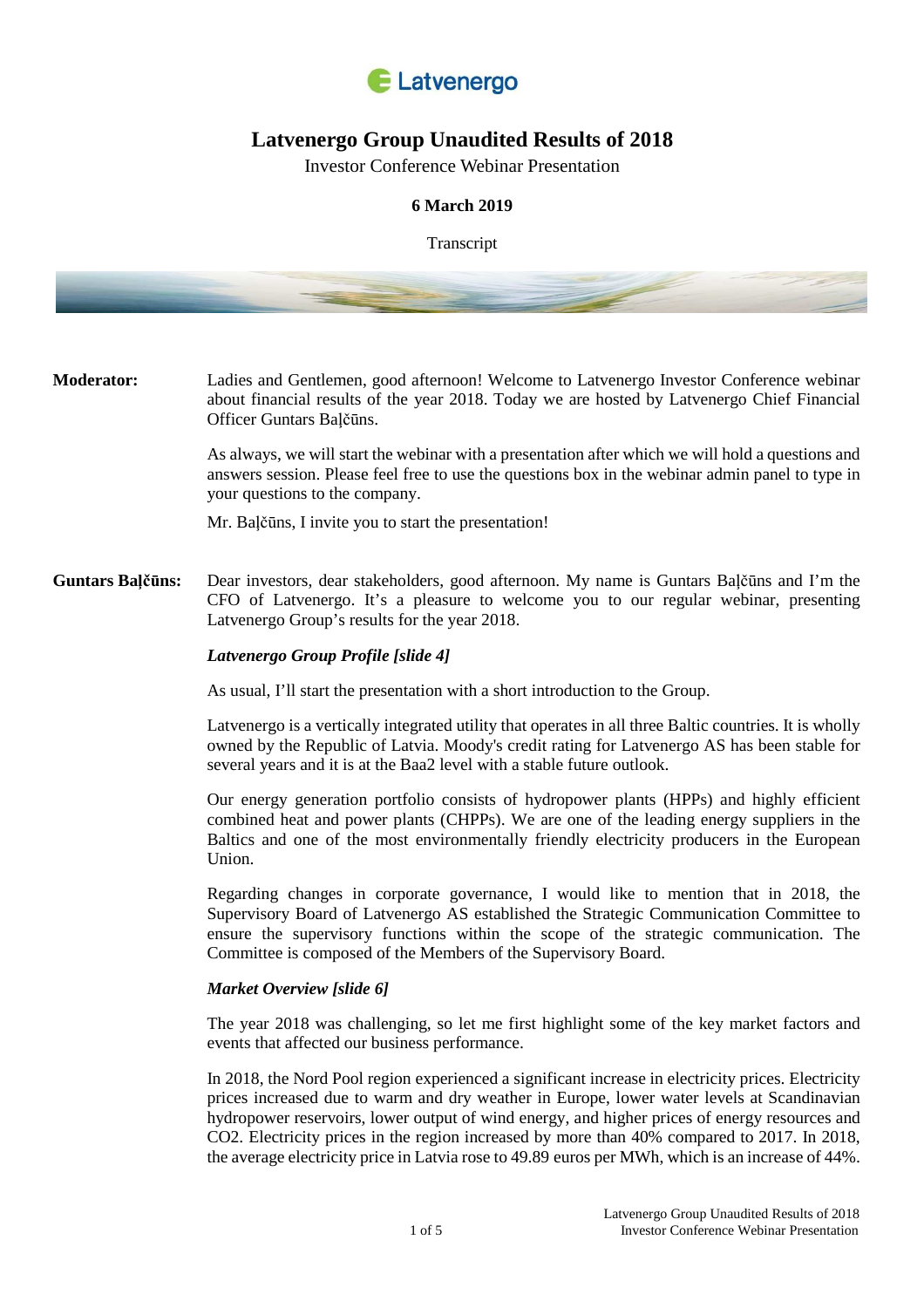Along with this increase, Latvenergo's role in the electricity market grew. In response to the market situation, we've increased the output of electricity at our CHPPs by 87%. Our reconstructed CHPP-2 is one of the most efficient and up-to-date combined cycle power plants in the Baltics and therefore we were able to increase the CHPPs' electricity output even at higher gas and CO2 emission allowance prices.

In 2018, the natural gas prices at the Gaspool and TTF trading platforms were on average 30% higher than the year before.

# *Revenue and Profitability [slide 7]*

Now let's turn to the 2018 financial results for Latvenergo Group.

The warm and dry weather in Europe, higher energy resource and CO2 prices and changes in tax legislation negatively affected the Group's financial results.

In 2018, Latvenergo Group's revenue was 878 million euros, which is 5% less compared to the previous year. Meanwhile, EBITDA decreased by 41%, reaching 321.6 million euros. The significant change in the Group's EBITDA is accounted for by the previous year's decision of Latvenergo AS to apply for a one-off compensation from the state in the amount of 454 million euro, at the same time opting out of the receipt of 75% of the annual electrical capacity payments for cogeneration power plants. In 2018, lower support intensity for Latvenergo AS CHPPs and lower CHPPs' compensation recognised in revenues resulted in a negative impact totalling 122.0 million EUR on the Group's EBITDA. The Latvenergo AS CHPPs' support buy-back has contributed to reduction of the mandatory procurement fee by 15%, and at the moment the average fee is 22.68 euros per MWh. The remaining part of the decrease in the Group's EBITDA in amount of 104 million EUR is attributable to the 1.9 TWh lower electricity generation at the Daugava HPPs and higher electricity prices in the Nord Pool region.

The Group's profit amounted to 76.0 million euro. In addition to the above-mentioned factors, the Group's profit was negatively affected by changes in corporate income taxation. In 2017, deferred tax liabilities in the amount of 149.1 million euros were reversed as a result of the corporate income tax reform, and this improved the results for 2017.

## *Generation and Trade [slide 8]*

And now, let's continue with a more detailed review of each segment.

Generation and trade is the largest segment, making up 46% of the Group's EBITDA. The results were negatively impacted by the same factors as the *Latvenergo* Group results overall.

In 2018, the electricity generated at Latvenergo Group's power plants decreased by 11% and comprised around 5 TWh, from which 2.4 TWh was generated at the Daugava HPPs and  $-2.6$ TWh at the combined heat and power plants. It was historically the largest amount of electricity generated at CHPPs. Such an increase in electricity generated at CHPPs was determined by the rapid rise in electricity prices in the region, which increased by more than 40%. In such market conditions our CHPPs played a significant role in ensuring electricity demand. The role of the Latvenergo AS CHPPs was particularly important at the time when there were limited electricity supply possibilities and the electricity price was the highest. In total 1.5 TWh of electricity were generated in cogeneration mode and 1.1 TWh – in condensation mode.

However, electricity generated at the Daugava HPPs in 2018 decreased by 44%. This was impacted by almost twice lower water inflow in the Daugava River. It is worth remembering that 2017 was historically one of the most successful years for us regarding hydropower output.

In 2018, we sold 7 TWh of electricity to customers in the Baltics. 1/3 of this was sold to customers outside Latvia. The total number of customers outside Latvia now reaches more than 35 thousand.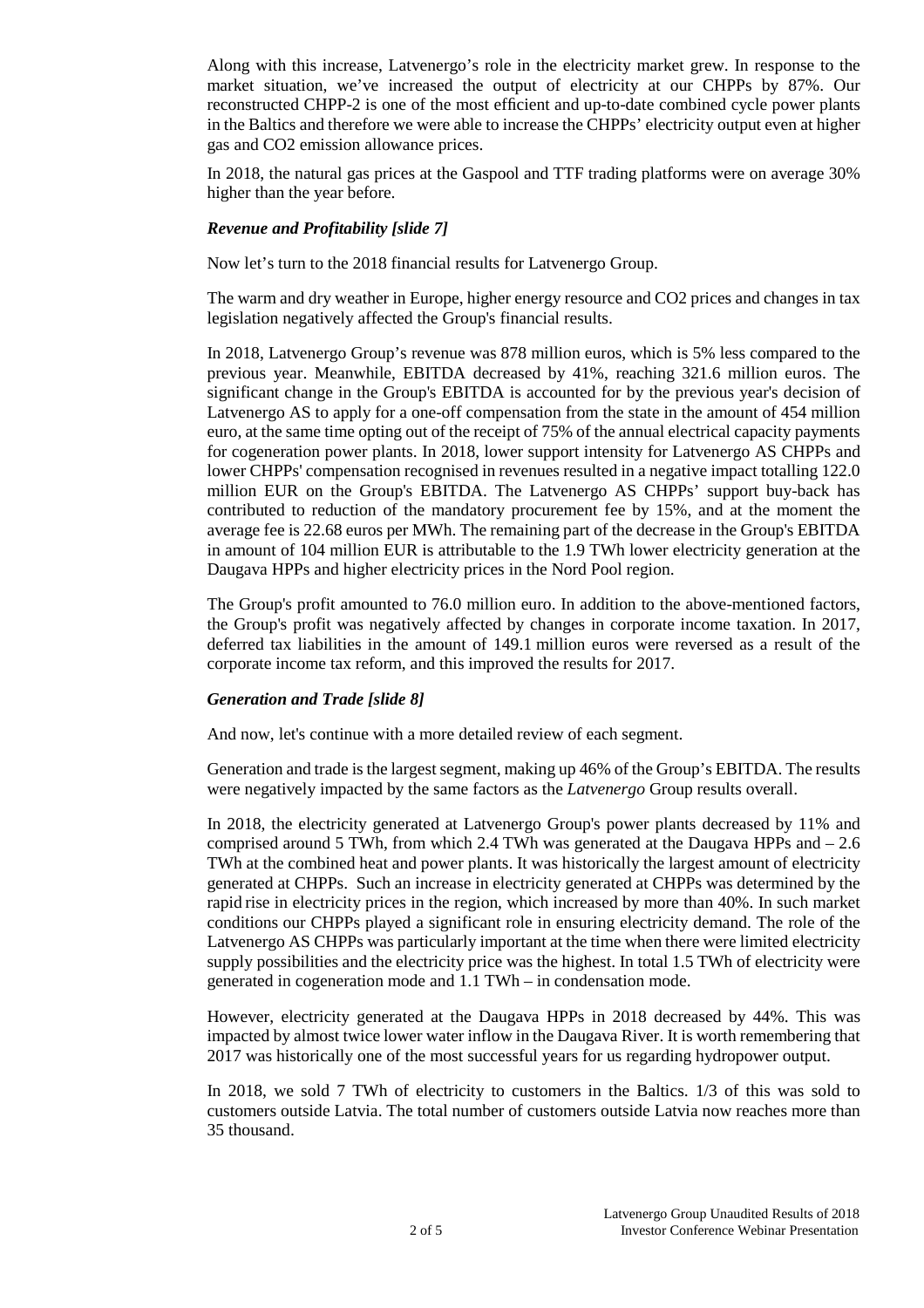In addition to electricity sales, in 2018 under the *Elektrum* brand we started gas sales to business customers in Lithuania. The total number of gas customers in all three Baltic countries already exceeds 400. *Latvenergo* now successfully operates in the electricity and gas segments in Latvia, Lithuania and Estonia.

We also are pleased that more and more customers are showing interest in other products that we offer, such as *Elektrum Solar* and *Elektrum Insured*. In 2018, we installed solar panels for 70 customers in the Baltics with a total capacity of 370 kWh and launched trade of *Elektrum Solar* in Estonia as well. Also, the number of *Elektrum Insured* customers continued to increase, reaching more than 41,000 at the end of the reporting year.

The range of new products and services that *Latvenergo* offers to customers is increasing from year to year and as of February 2019 we have additional new products. I will tell you more about that a little later in this presentation.

#### *Distribution and Transmission [slide 9]*

Moving on to slide 9, let's take a look at the performance of the distribution and transmission segments. Both segments cover fully regulated businesses that are operated by Sadales tīkls AS and Latvijas elektriskie tīkli AS. Together they make up half of the Group's EBITDA.

In 2018, the distribution segment's revenue remained at the same level as the year before, reaching 323 million euro. Meanwhile EBITDA increased by 7%, reaching 120 million euro. The results were positively impacted mainly by the efficiency programme, which was launched in 2017. Within the framework of this programme, we are planning to reduce the number of employees at Sadales tīkls AS by around 800 by 2022. By the end of 2018, the number of employees at Sadales tīkls AS was already reduced by 500 employees.

The segment's results were also positively impacted by the increase in distributed electricity of 2%. However, higher electricity prices contributed to an increase in the cost of distribution losses.

We have successfully continued our smart meter programme and so far we have already installed almost 550 thousand smart meters. This means that at the moment half of the electricity meters of Sadales tīkls AS are already smart meters and they count 83% of the total electricity consumed by customers.

The transmission segment makes up 13% of the Group's EBITDA. In terms of financial performance, this segment's revenues and EBITDA have decreased slightly. The decrease is related to the lower cost of the capital rate set by the Regulator.

In 2018, investments increased by 38% compared to the previous year, reaching 87.1 million euro of which 65 million euro was invested in the *Kurzeme Ring* project.

#### *Investments [slide 10]*

On slide 10 we've summarised our investment figures. Capital expenditures have decreased by 10% compared to 2017, reaching 220.6 million euro. Approximately 80% of investments are made in the distribution and transmission segments.

In 2018, the largest investments were made in the *Kurzeme Ring* project. This is an energy infrastructure project aimed at the reconstruction of a transmission network in the western part of Latvia. In 2018, 30% of the Group's total investments were invested in this project. It is scheduled for completion by 2019, and the total planned project costs are approximately 230 million euro with around half of the costs financed by EU funding.

Meanwhile, the Daugava HPPs reconstruction programme involves reconstruction of 11 hydropower units. So far, we've invested 149.5 million euro in this project and 4 reconstructed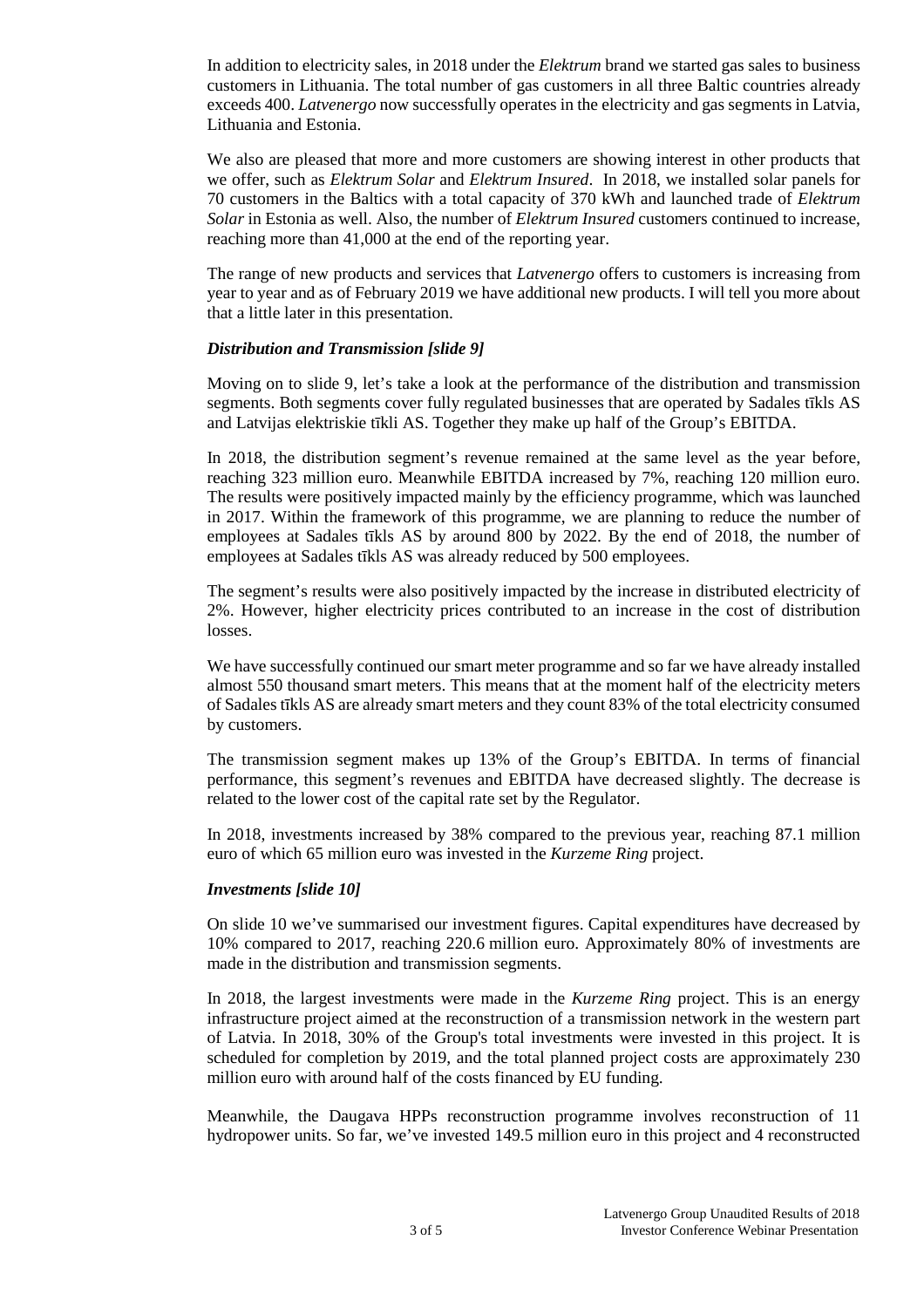hydropower units have been put into operation within the programme. 3 of them were put in operation in 2018.

# *Funding [slide 11]*

Let's turn to the funding part on slide 11. At the end of 2018, Latvenergo attracted loans from several commercial banks for a total amount of 240 million euro with a repayment term of 7 and 10 years. Total borrowings at the end of 2018 were 814 million euro, of which 17% were bonds. As you can see in the graphs on the left, Latvenergo Group has a very balanced debt repayment schedule and diversified sources of financing.

In the first quarter of 2018 Moody's reconfirmed the credit rating of Latvenergo AS, which remains Baa2 with a stable outlook. In June Moody's also affirmed the assessment of Latvenergo AS green bonds as excellent (GB1), indicating the well-defined organizational structure and decision-making process for selecting eligible projects.

In 2018, all the financial covenants set in Latvenergo Group loan agreements were met, and liquidity reserves were sufficient to implement the planned investment programme, fulfil the commitments according to the debt repayment schedule, and pay out dividends.

## *Current Events – Elektrum enters the Latvian household gas market [slide 13]*

Now let's turn to current events. As you can see in this slide we have summarised all *Elektrum*  products and services that are offered to our customers in the Baltics. One of the goals set in the Latvenergo AS strategy is to diversify product offerings and revenue streams. As I mentioned before, we have a novelty in our product range. In February 2019, under the *Elektrum* brand, *Latvenergo* launched natural gas trade to households in Latvia.

We had a successful entry in the business customer segment of the gas market – already 400 companies buy gas from *Elektrum*. This encouraged us to grow also in the household gas market segment. In total there are around 420 thousand households that consume approximately 1.4 TWh of gas.

We offer 3 different natural gas products to our customers. The products are developed by analysing the customer needs, namely, by looking whether the gas is used only for cooking in the kitchen or for heating as well. We believe, that the gas customers will be satisfied with our products as well as with our customer service and digital customer channels, which has been developing for years in serving electricity customers.

# *Highlights of 2018 [slide 14]*

Before we start with the question and answer session, I would like to highlight the most significant events and summarise the financial results for 2018.

We took advantage of the increased electricity prices in the region and generated historically the largest electricity output at the CHPPs – 2.6 TWh.

Our investments in the distribution segment promote the quality and security of the energy supply. In 2018, the System Average Interruption Frequency Index (SAIFI) decreased by 11% and the System Average Interruption Duration Index (SAIDI) decreased by 13%.

As of 2018, *Elektrum* offers 100% digital customer service and Sadales tīkls AS is also nearing this goal. At the end of 2018 smart meters count 83% of the total electricity consumed by customers.

In May 2018, *Latvenergo* organised *FIZMIX Experiment,* the first ever physics festival in Latvia. This event was created for the popularization of physics and to encourage more and more young people to study exact sciences.